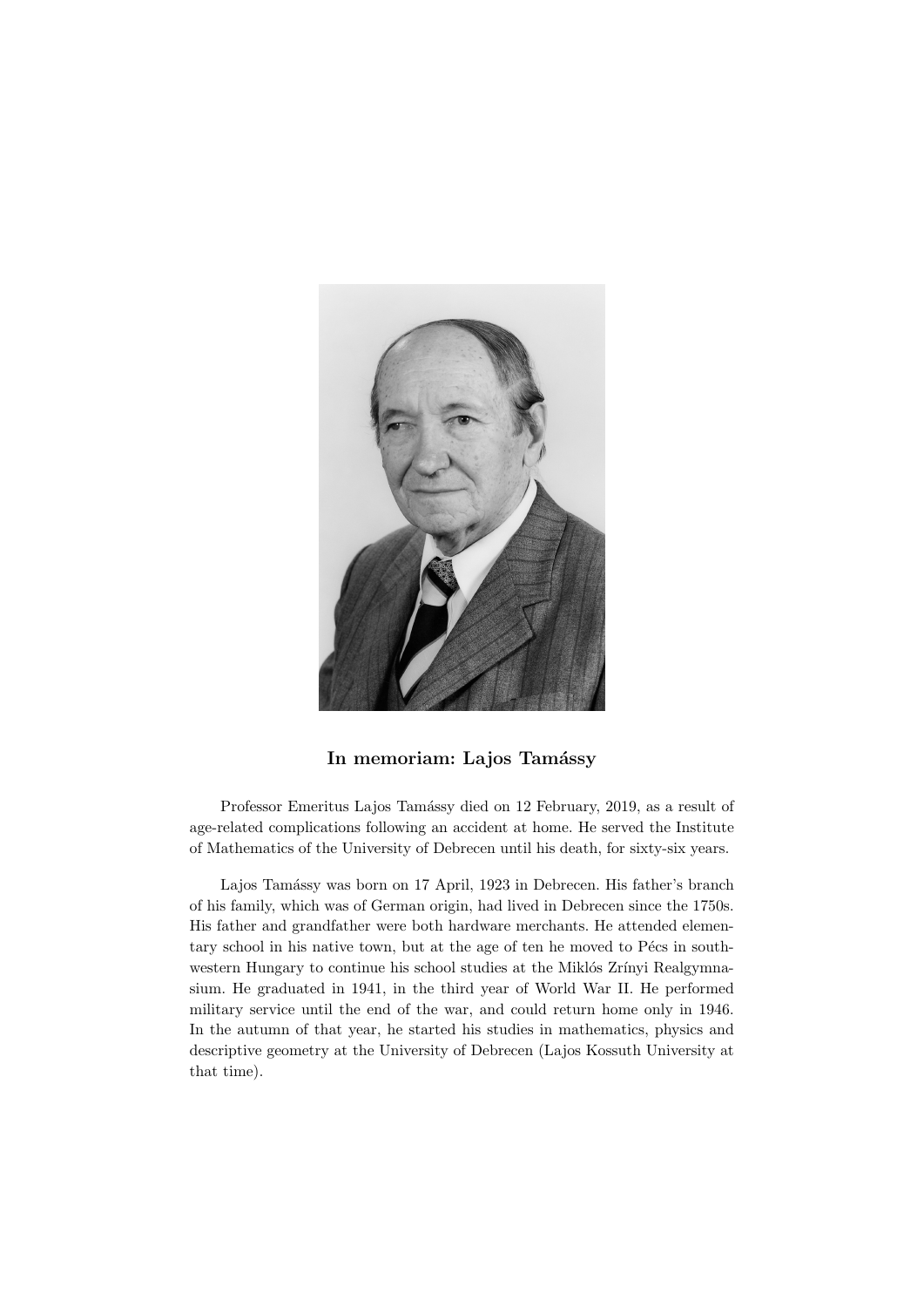While still a student, he took part in the work of the Institute of Mathematics as a teaching assistant. He graduated from Kossuth University in 1951. After that, for a short time, he taught mathematics and physics in a secondary school in Debrecen. The next short stage of his career took place at the University of Szeged, where he spent three semesters as an assistant lecturer. This transitional period of his life came to an end in 1953. In January of that year, he was appointed to Kossuth University as an assistant professor. He taught here for forty-one years, until his retirement in 1994, but he gave lectures on differential geometric structures up to very recently, in the 2010s.

He earned his University Doctorate in 1957. This was followed by academic degrees awarded by the Hungarian Academy of Sciences: 'Candidate of Mathematical Sciences' (upper equivalent to PhD) in 1962 and 'Doctor of Mathematical Sciences' in 1973. He rose through university ranks to become a full professor in 1974. Starting in 1975, he served for fifteen years as head of the Department of Geometry. These were years of renewal and growth for the Department. He had a special interest and concern for young researchers; he had fifteen or so doctoral students. From 1988 until his death he was the editor-in-chief of Publicationes Mathematicae Debrecen.

Lajos Tamássy, following his mentor Ottó Varga, in his research work focused on different areas of differential geometry. His interest included affinely connected and tensorially connected manifolds, line element manifolds and their Finsler metrizability, manifolds with an area measure, metrically homogeneous ('monochromatic') Finsler manifolds, interrelation between Finsler manifolds and manifolds with a distance function, and weakly symmetric Riemannian manifolds. His eighty or so scientific publications are cited in more than 750 papers. Lajos Tamássy's method of thinking is well-characterized by the following famous quote from Kant:

'All human knowledge begins with intuitions, proceeds from thence to concepts, and ends with ideas.'

He was inspired by exceptionally fine intuition to conjecture – and prove – many subtle results about abstract geometrical structures.

After 1990 he was awarded a number of prestigious academic and national prizes and honours: the Szele Tibor Medal, the Szent-Györgyi Albert Prize, the Eötvös József Wreath, the Knight's Cross, the Officer's Cross and the Middle Cross of the Hungarian Order of Merit. He obtained the highest distinction of the University of Debrecen, the Honorary Medal, last November.